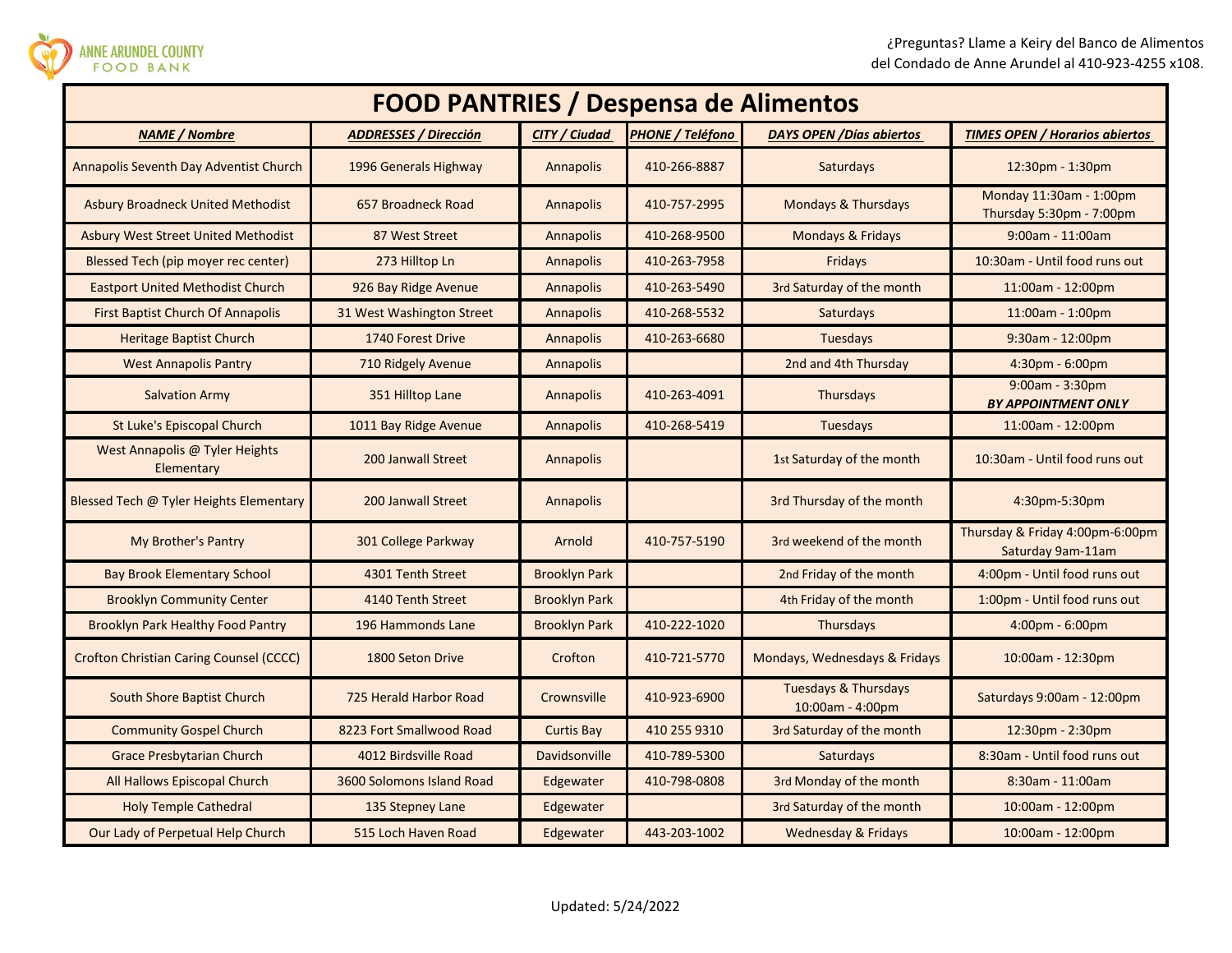

| <b>NAME / Nombre</b>                                | <b>ADDRESSES / Dirección</b>   | CITY / Ciudad      | <b>PHONE / Teléfono</b> | <b>DAYS OPEN / Días abiertos</b>                                                   | <b>TIMES OPEN / Horarios abiertos</b>              |
|-----------------------------------------------------|--------------------------------|--------------------|-------------------------|------------------------------------------------------------------------------------|----------------------------------------------------|
| <b>Harvest Resources for Anne Arundel</b><br>County | 710 Aquahart Road              | Glen Burnie        | 410-760-3007            | Tuesday 10:00am - 12:30pm                                                          | $5:30$ pm - 7:00pm                                 |
| <b>Gateway Church</b>                               | 996 Point Pleasant Road        | Glen Burnie        | 443-802-2882            | 2nd Saturday of the month                                                          | 10:00am - 11:30am                                  |
| <b>Glen View Gardens Apartments</b>                 | 7987 Nolpark Court             | <b>Glen Burnie</b> |                         | 1st Friday of the month                                                            | 3:00pm - Until food runs out                       |
| Hands & Feet for Jesus                              | 6511 Cleardrop Way             | <b>Glen Burnie</b> | 410-456-4251            | Mondays & Fridays                                                                  | $9:00am - 5:00pm$                                  |
| Harundale Presbyterian Church                       | 1020 Eastway Road              | Glen Burnie        | 410-766-4338            | <b>Tuesdays</b>                                                                    | 12:30pm - 1:30 pm                                  |
| <b>Hilltop Elementary School</b>                    | 415 Melrose Avenue             | <b>Glen Burnie</b> |                         | 1st Tuesday of the month                                                           | 4:00pm - Until food runs out                       |
| <b>15 Union Chruch</b>                              | 505 Oakwood Station Rd         | <b>Glen Burnie</b> | 202-340-2018            | <b>Saturdays and Sundays</b>                                                       | 10:00am-1:00pm                                     |
| <b>Jesus House Elkridge</b>                         | 100 Scott Ave                  | <b>Glen Burnie</b> | 443-312-8048            | <b>Sundays</b>                                                                     | 12:30pm-3:00pm                                     |
| Life of Victory Community Church                    | 7491 Baltimore Annapolis Blvd. | <b>Glen Burnie</b> | 443-989-8174            | <b>Tuesdays and Thursdays</b><br>$9:00$ am - 11:00am<br>& again at 6:00pm - 8:00pm | Sunday 10:30am - 12:00pm                           |
| New Kingdom Faith Church                            | 500 McCormick Drive, Suite H   | Glen Burnie        |                         | 3rd Thursday of the month                                                          | 12:00pm - Until food runs out                      |
| Rock & Stewart Ministry Outreach                    | 7566 East Howard Road          | <b>Glen Burnie</b> | 410-761-9272            | 2nd & 4th Tuesday of the month<br>10:00am-12:00pm                                  | 1st & 3rd Thursday of the month<br>10:00am-12:00pm |
| The Center of Transformation                        | 1331 Ashton Road               | Hanover            |                         | Saturdays                                                                          | 10:00am - 12:00pm                                  |
| St. Mark's United Methodist Church                  | 1440 Dorsey Road               | Hanover            | 410-859-5352            | 2nd Tuesday of the month                                                           | 10:00am - Until food runs out                      |
| <b>Brock Bridge Park</b>                            | 565 Brock Bridge Rd            | Laurel             |                         | 1st and 3rd Thursdays                                                              | 12:00pm - 2:00pm                                   |
| St. Philip Neri Catholic Church                     | 6405 South Orchard Road        | Linthicum          | 410-859-0571            | 3rd Thursday of the month<br>11:00am - 1:00pm &<br>6:00pm - 7:00pm                 | <b>CALL FOR APPOINTMENT</b>                        |
| <b>SCAN (South County Assistance Network)</b>       | 5757 Solomons Island Road      | Lothian            | 410-867-2838            | Thursdays & Saturdays                                                              | $9:00am - 12:00pm$                                 |
| Christian Assistance Program (CAP)                  | 8397 Piney Orchard Pkwy        | Odenton            | 410-987-1043            | Tuesdays 11:00am - 1:00pm                                                          | Thursdays 3:00 - 5:00pm                            |
| <b>Kingdom Celebration Center</b>                   | 1350 Blair Drive               | Odenton            | 410 672 2003            | Mondays 10:00am-12:00pm                                                            | Tuesdays 11:00am - 1:00pm                          |
| Kingdom Hope Ministries                             | 1566 Annapolis Road            | Odenton            |                         | 3rd Saturday of the month                                                          | 10:00am - 1:00pm                                   |
| <b>Wilson Memorial Church</b>                       | 1566 Annapolis Road            | <b>Odenton</b>     |                         | 1st & 3rd Wednesday of the month                                                   | 10:00am - 1:00pm                                   |
| <b>Celestial Manna</b>                              | 110 Ritchie Hwy.               | Pasadena           | 301-915-7538            | <b>Tuesdays &amp; Saturdays</b>                                                    | $12pm - 1pm$                                       |
| <b>Community United Methodist Church</b>            | 8680 Fort Smallwood            | Pasadena           | 410-255-1506            | Tuesdays 10:30am - 12:30pm                                                         | Thursdays 6:00pm - 8:00pm                          |
| <b>Magothy United Methodist Church</b>              | 7303 Mountain Road             | Pasadena           | 410-255-2767            | Thursdays 10:00am - 12:00pm<br>Sundays 10:00am - 10:30am                           | <b>Saturdays</b><br><b>BY APPOINTMENT ONLY</b>     |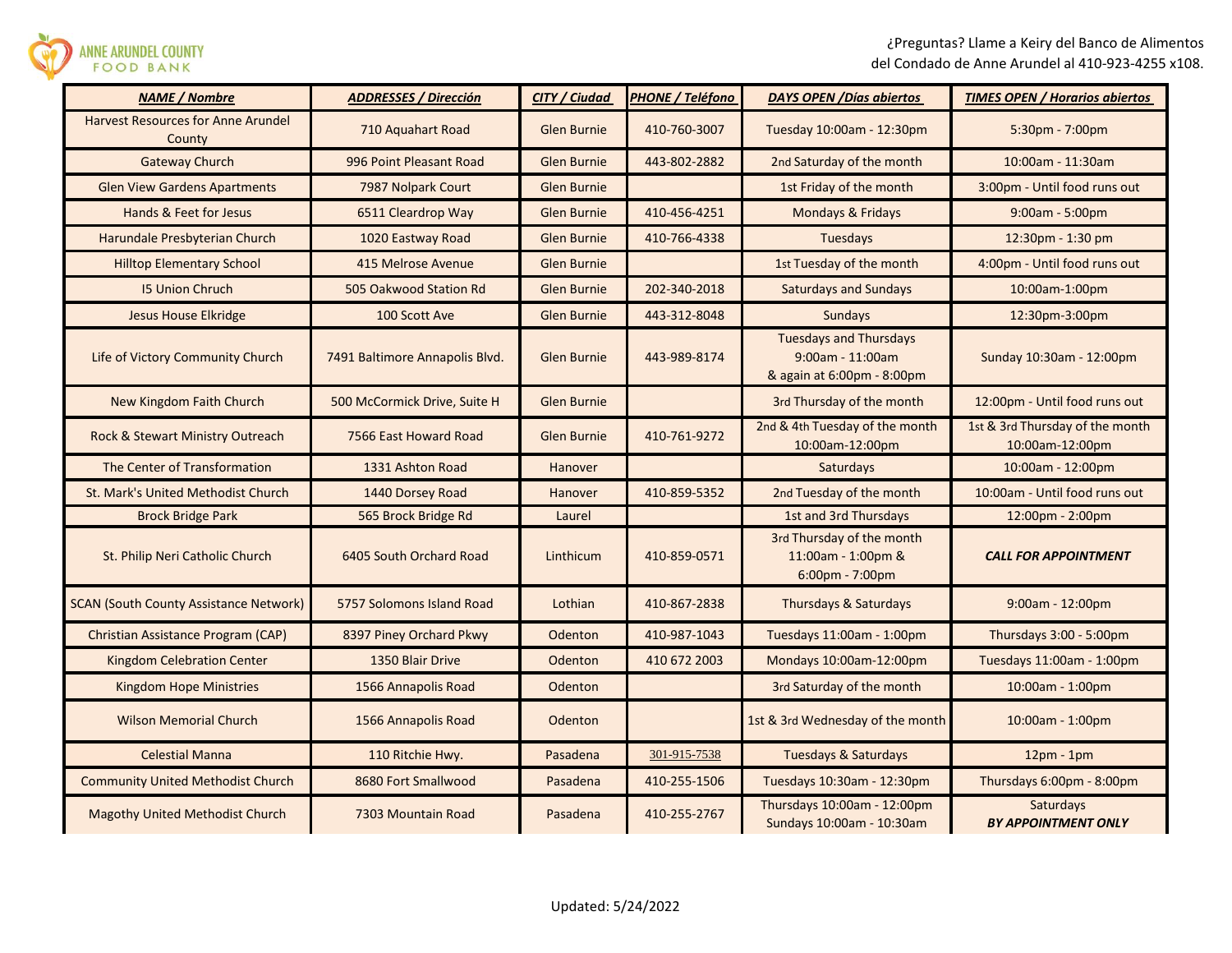¿Preguntas? Llame a Keiry del Banco de Alimentos del Condado de Anne Arundel al 410-923-4255 x108.

| <b>FOOD BANK</b>                             |                              |                      | del condado de Anne Alghuel al 410-523-42. |                                                           |                                       |  |
|----------------------------------------------|------------------------------|----------------------|--------------------------------------------|-----------------------------------------------------------|---------------------------------------|--|
| <b>NAME / Nombre</b>                         | <b>ADDRESSES / Dirección</b> | <b>CITY / Ciudad</b> | PHONE / Teléfono                           | <b>DAYS OPEN / Días abiertos</b>                          | <b>TIMES OPEN / Horarios abiertos</b> |  |
| Pasadena Seventh Day Adventist Lifestyle     | 10 Seaborne Drive            | Pasadena             | 443-668-3979                               | <b>Mondays</b>                                            | 11:00am - 1:00 pm                     |  |
| <b>Franklin United Methodist Church</b>      | 5345 Deale Churchton Road    | <b>Shady Side</b>    | 443-699-3904                               | 3rd Saturday of the month<br>9:00am - Until food runs out | <b>CALL FOR APPOINTMENT</b>           |  |
| <b>South County Community Church</b>         | 1320 Avalon Blvd.            | <b>Shady Side</b>    | 301-514-7439                               | 2nd Saturday of the month                                 | 10:00am - 11:30 am                    |  |
| <b>Severn Covenant Church</b>                | 20 Gambrills Rd              | Severn               | 410-987-3021                               | Last Saturday Every Month                                 | 10:30 am-12:30 PM                     |  |
| <b>Pioneer City Pool</b>                     | 8564 Pioneer Drive           | Severn               |                                            | 2nd & 4th Tuesday of the month                            | 3:00pm - Until food runs out          |  |
| <b>Reece Road Baptist Church</b>             | 911 Reece Road               | Severn               | 410-969-2055                               | 1st, 3rd & 5th Saturday of the<br>month                   | 10:00am - 12:00pm                     |  |
| Fellowship of Pentecostal Churches           | 7862 Quarterfield Road       | Severn               | 443-597-3501                               | 2nd & 4th Thursday of the month                           | $1:00 \text{pm} - 3:00 \text{pm}$     |  |
| <b>Heritage Community Church</b>             | 8146 Quarterfield Road       | Severn               | 410-551-8500                               | Fridays                                                   | 8:00am - 10:00am                      |  |
| Church at Severn Run                         | 8187 Telegraph Road          | Severn               | 410-551-6654                               | Thursdays                                                 | $4:00 \text{pm} - 7:00 \text{pm}$     |  |
| <b>Meade Village</b>                         | 1710 Meade Village Circle    | Severn               |                                            | 3rd Friday of the month                                   | 3:00pm - Until food runs out          |  |
| <b>Metropolitian United Methodist Church</b> | 584 Queenstown Road          | Severn               | 410-768-5443                               | 3rd Friday of the month                                   | 11:00am - 12:00pm                     |  |
| Van Bokkelen Elementary School               | 1140 Reece Road              | Severn               |                                            | 2nd Saturday of the month                                 | 4:00pm - Until food runs out          |  |
| St.John the Evangelist Catholic Church       | 689 Ritchie Hwy.             | Severna Park         | 410-261-0109                               | <b>Tuesdays &amp; Fridays</b>                             | 10:00am - 1:00pm                      |  |

**ANNE ARUNDEL COUNTY** 

| <b>SENIOR PANTRIES /</b><br>Despensa para mayores |                              |               |                         |                                                                                      |                                       |  |
|---------------------------------------------------|------------------------------|---------------|-------------------------|--------------------------------------------------------------------------------------|---------------------------------------|--|
| <b>NAME</b> / Nombre                              | <b>ADDRESSES / Dirección</b> | CITY / Ciudad | <b>PHONE / Teléfono</b> | DAYS OPEN / Días abiertos                                                            | <b>TIMES OPEN / Horarios abiertos</b> |  |
| <b>Salvation Army</b>                             | 351 Hilltop Lane             | Annapolis     | 410-263-4091            | Thursdays 9:30am - 3:30pm                                                            | <b>APPOINTMENT NEEDED</b>             |  |
| Life of Victory Community Church                  | 7491 B&A Blvd.               | Glen Burnie   | 443-989-8174            | <b>Tuesdays and Thursdays</b><br>$9:00$ am - 11:00am<br>& again at 6:00pm - 8:00pm   | Sundays 10:30am - 12:00pm             |  |
| Kingdom Celebration Center                        | 1350 Blair Drive             | Odenton       | 410-672-2003            | Tuesdays                                                                             | 10:00am - 12:00pm                     |  |
| St. Philip Neri Catholic Church                   | 6405 South Orchard Road      | Linthicum     | 410-859-0571            | 3rd Thursday of the month<br>11:00am - 1:00pm &<br>$6:00 \text{pm} - 7:00 \text{pm}$ | <b>CALL FOR APPOINTMENT</b>           |  |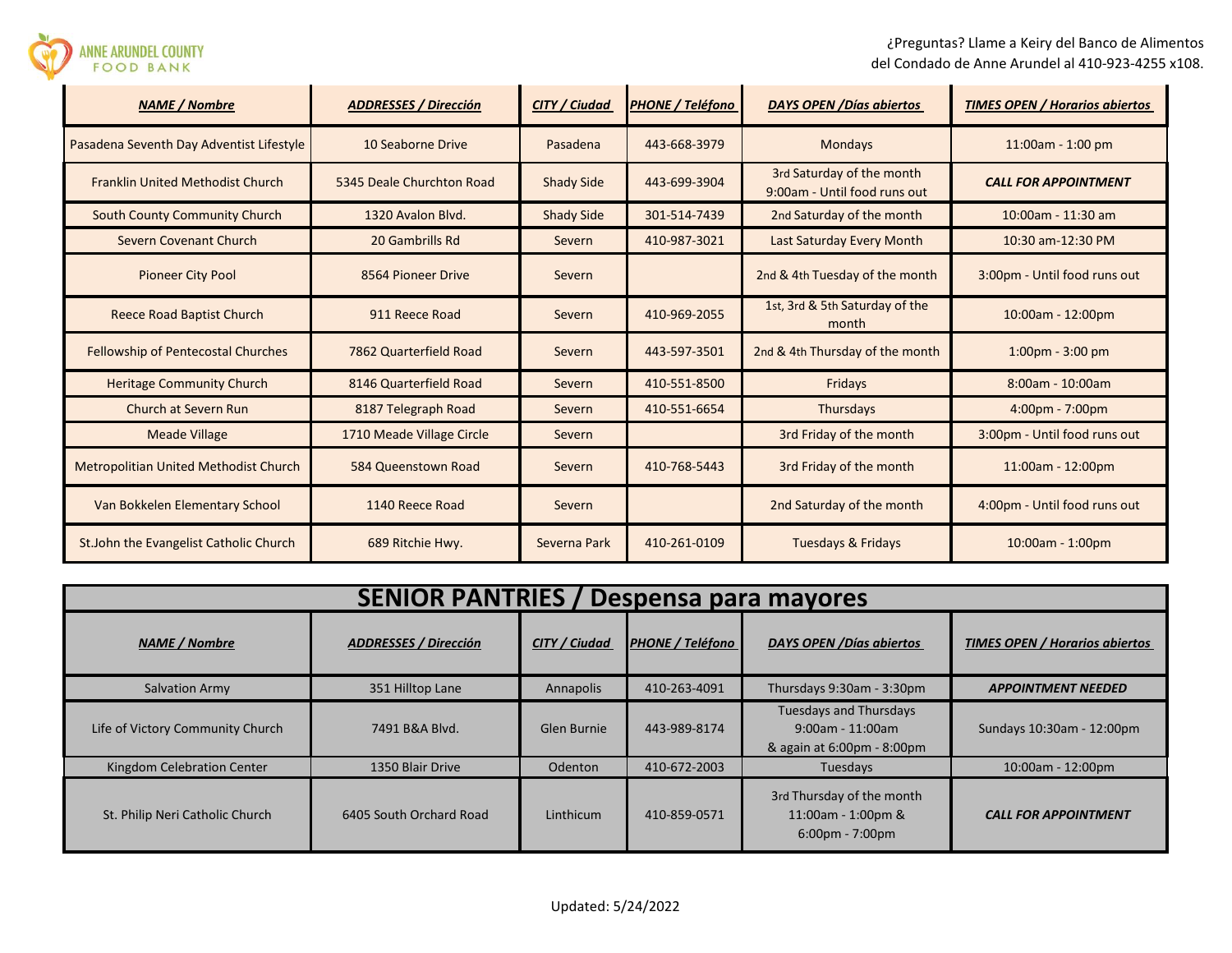

| <b>BABY PANTRIES / Depensa para Bebes</b> |                              |                      |                  |                                                                                    |                                       |  |
|-------------------------------------------|------------------------------|----------------------|------------------|------------------------------------------------------------------------------------|---------------------------------------|--|
| <b>NAME / Nombre</b>                      | <b>ADDRESSES / Dirección</b> | <b>CITY / Ciudad</b> | PHONE / Teléfono | <b>DAYS OPEN / Días abiertos</b>                                                   | <b>TIMES OPEN / Horarios abiertos</b> |  |
| <b>Heritage Baptist Church</b>            | 1740 Forest Drive            | <b>Annapolis</b>     | 410-263-6680     | Tuesdays                                                                           | 9:30am - 12:00pm                      |  |
| <b>Salvation Army</b>                     | 351 Hilltop Lane             | Annapolis            | 410-263-4091     | Thursday 9:00am - 3:30pm                                                           | <b>APPOINTMENT NEEDED</b>             |  |
| St Luke's Episcopal Church                | 1011 Bay Ridge Avenue        | <b>Annapolis</b>     | 410-268-5419     | <b>Tuesdays</b>                                                                    | $11:00am - 12:00pm$                   |  |
| Judy Center at Georgetown East            | 111 Dogwood Rd               | Annapolis            | 410-295-5035     | Thursdays 12-1 and upon request                                                    | <b>CALL FOR APPOINTMENT</b>           |  |
| <b>West Annapolis Elementary School</b>   | 710 Ridgely Avenue           | Annapolis            |                  | 2nd and 4th Thursday                                                               | 4:30pm - 6:00pm                       |  |
| RCDC-H2O4Life                             | 5317-C Ritchie Hwy.          | <b>Brooklyn Park</b> | 410-636-3114     | Mondays, Tuesdays, Thursdays                                                       | <b>CALL FOR APPOINTMENT</b>           |  |
| Joy Reigns Lutheran Church                | 41 Mayo Road                 | Edgewater            | 410-266-5691     | 1st Saturday of the month                                                          | 9:00am - 12:00 pm                     |  |
| <b>Holy Temple Cathedral</b>              | 135 Stepney Lane             | Edgewater            |                  | 3rd Saturday of the month                                                          | 10:00am - 12:00pm                     |  |
| <b>Leading By Feeding</b>                 | 500 McCormick Drive, Suite H | <b>Glen Burnie</b>   | 410-533-4566     | <b>CALL FOR APPOINTMENT</b>                                                        |                                       |  |
| <b>Franklin United Methodist Church</b>   | 5345 Deale Churchton Road    | <b>Shady Side</b>    | 443-699-3904     | 3rd Saturday of the month<br>9:00am - Until food runs out                          | <b>CALL FOR APPOINTMENT</b>           |  |
| Life of Victory Community Church          | 7491 B&A Blvd.               | <b>Glen Burnie</b>   | 443-989-8174     | <b>Tuesdays and Thursdays</b><br>$9:00$ am - 11:00am<br>& again at 6:00pm - 8:00pm | Sundays 10:30am - 12:00pm             |  |
| <b>Jessup Baptist Church</b>              | 2862 Jessup Road             | Jessup               | 434-473-3335     | Monday 10:30am -12:30pm and<br>Wednesday 12:30pm - 4:00pm                          | Sunday 12:30pm - 1:00pm               |  |
| <b>Kingdom Celebration Center</b>         | 1350 Blair Drive             | Odenton              | 410-672-2003     | Tuesdays                                                                           | 11:00am - 1:00pm                      |  |
| <b>RCDC- Brock Bridge Park</b>            | 565 Brock Bridge Rd          | Laurel               |                  | 1st and 3rd Thursdays                                                              | 12:00pm - 2:00pm                      |  |
| St. Philip Neri Catholic Church           | 6405 South Orchard Road      | Linthicum            | 410-859-0571     | 3rd Thursday of the month<br>11:00am - 1:00pm &<br>6:00pm - 7:00pm                 | <b>CALL FOR APPOINTMENT</b>           |  |
|                                           |                              |                      |                  |                                                                                    |                                       |  |